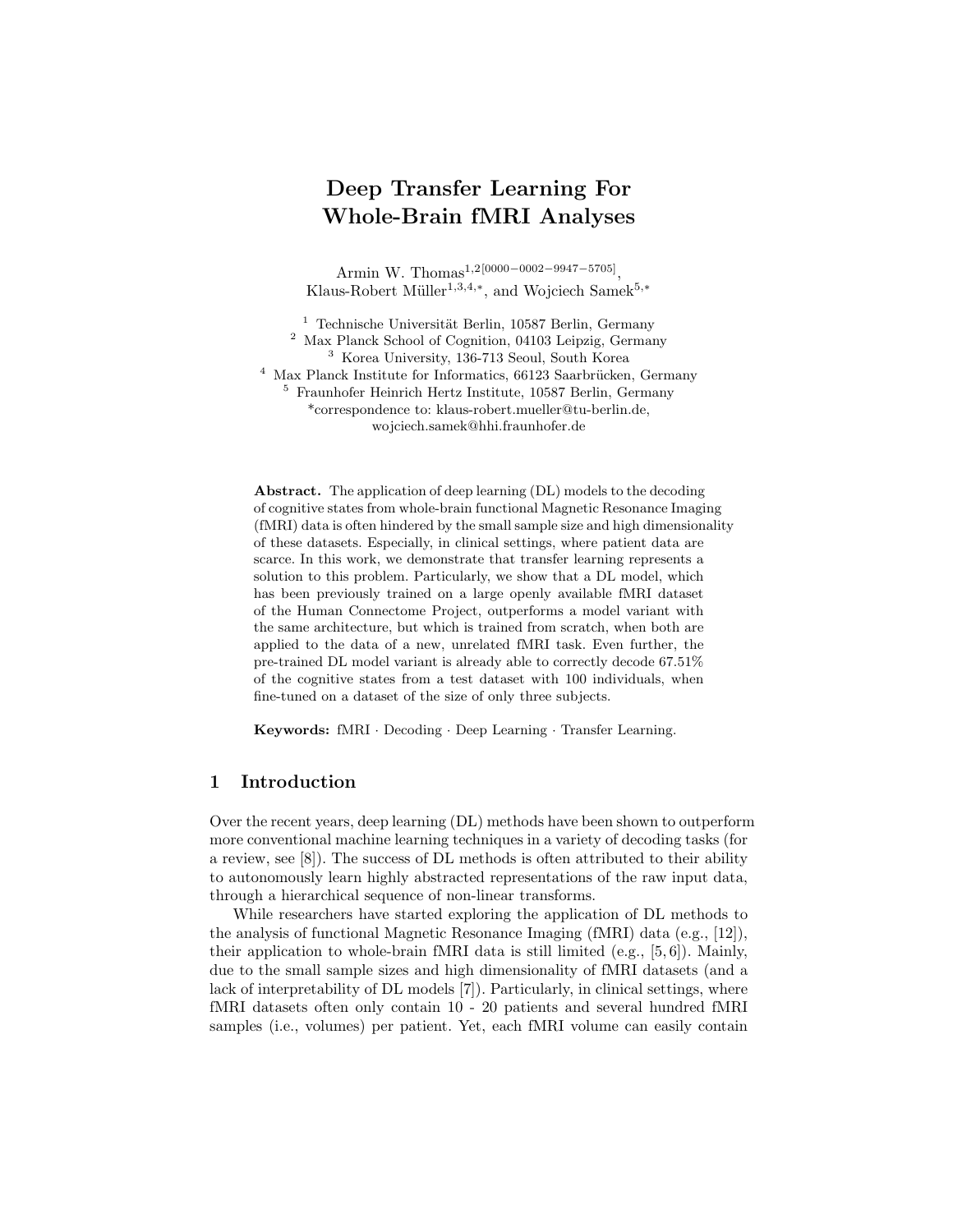2 A. W. Thomas et al.

several hundred thousand dimensions (i.e., voxels). In such classification settings, in which the number of data dimensions far exceeds the number of data samples, DL methods, as well as traditional machine learning approaches, are prone to overfitting (for a review, see [10]).

This problem has been similarly encountered in other research domains (e.g., [11]). Here, researchers have discovered that the successful application of DL models to small datasets can strongly benefit from transfer learning. Transfer learning describes a process in which a model is trained on one dataset and subsequently applied to another dataset [11]. Thereby, the knowledge about the first dataset, contained in the parameter estimates of the trained model, is utilized to benefit the application of the model to the second dataset. This procedure often drastically improves the classification performance of the model, while also reducing the amount of time and data required to train it.

In this work, we explore whether transfer learning is similarly beneficial for the application of DL models to the decoding of cognitive states (e.g., viewing the image of a face vs the image of a house) from fMRI data. In particular, we show that a DL model that has been trained on the data of six out of seven task-fMRI datasets of the Human Connectome Project database [1] performs better in decoding the cognitive states underlying a seventh, unrelated task, when compared to a model variant that is trained entirely from scratch on the data of this task. For this comparison, we utilize the DeepLight framework [13], which decodes a cognitive state from whole-brain fMRI data, by combining convolutional and recurrent DL elements (see Fig. 1 and Section 2.2).

## 2 Methods

#### 2.1 Data

Experiment tasks We analyzed the fMRI data of 400 unrelated participants in the following seven experiment tasks (for further details, see Table 1 and [1]):

- Working Memory (WM): Participants are asked to decide whether a currently presented image (of body parts, faces, places or tools) is the same as a previously presented target image.
- Gambling: Participants are asked to guess whether the value of a card (with values between 1-9) is below or above 5. Participants win or loose if they guess correctly/incorrectly. Trials are neutral if the value of the card is 5.
- Motor: Participants are presented with visual cues asking them to tap their left or right fingers, squeeze their left or right toes, or move their tongue.
- Language: Participants either hear a brief fable (story trials) or an arithmetic problem (math trials) and are subsequently given a two-alternative forced choice question about the story / arithmetic problem.
- Social: Participants are presented with short video clips of objects that either interact in some way or move randomly. Subsequently, participants are asked to decide whether the objects interacted with one another, did not have an interaction, or if they are not sure.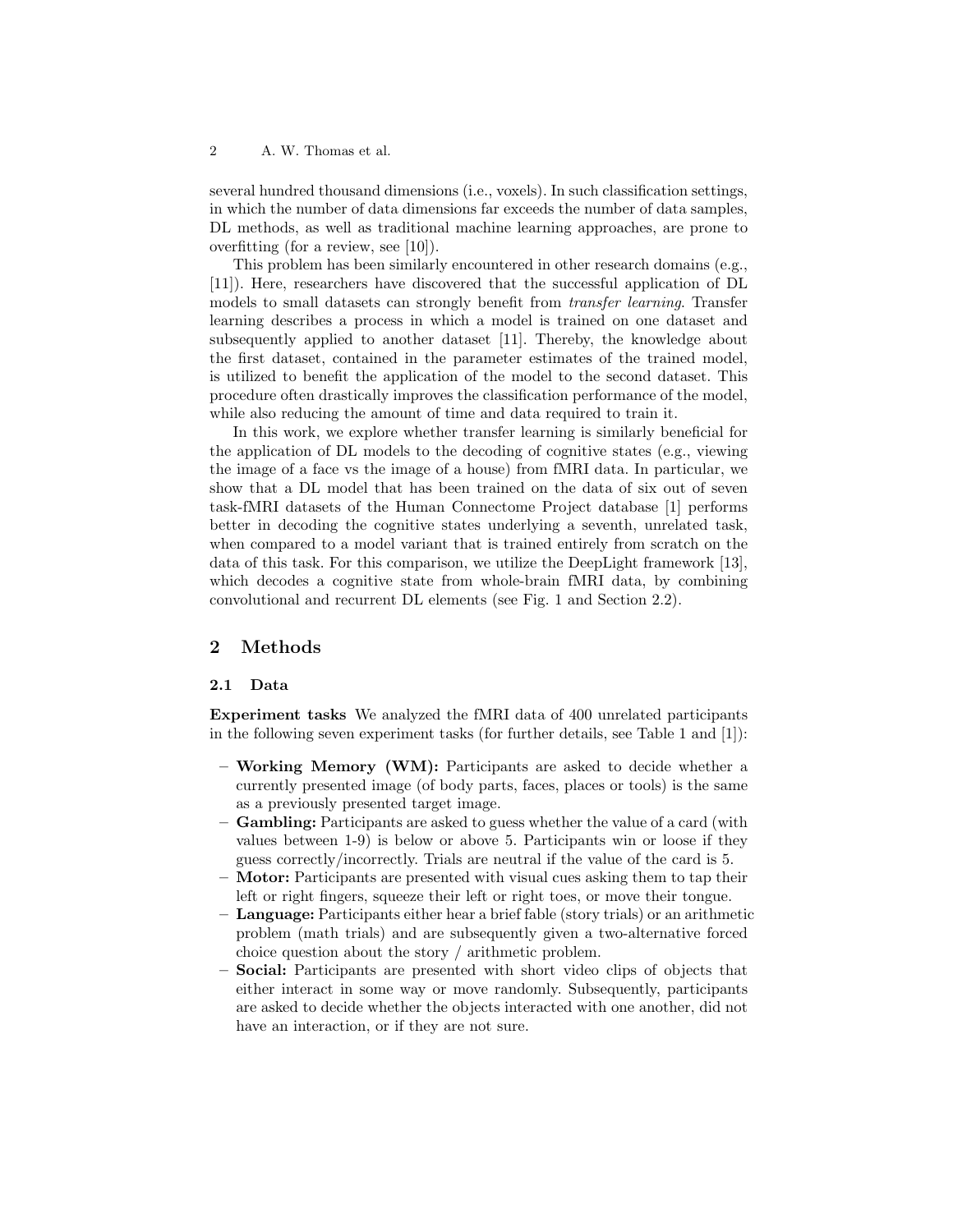- Relational: Participants are presented with different shapes, filled with different textures. In relational trials, participants see a pair of objects at the top of the screen and a pair at the bottom. They are then asked to decide whether the bottom pair differs along the same dimension (shape or texture) as the top pair. In match trials, participants see one object at the top and bottom and are asked to decide whether the objects match on a specified dimension.
- Emotion: Participants are asked to decide which of two faces presented on the bottom of the screen matches the face at the top of the screen. The faces have an either angry or fearful expression.

| Task      | Decoding targets                            | Target count Duration (s) |       |
|-----------|---------------------------------------------|---------------------------|-------|
| <b>WM</b> | body, face, place, tool                     |                           | 400   |
|           | Gambling win, loss, neutral                 | Ő                         | 224   |
| Motor     | left/right finger, left/right toe, tongue 5 |                           | 312   |
|           | Language story, math                        |                           | 480   |
| Social    | interaction, no interaction                 |                           | 200   |
|           | Relational relational, matching             |                           | 216   |
| Emotion   | fear, neutral                               |                           | 252   |
| Total     |                                             | 20                        | 2,084 |

Table 1. Overview of the fMRI Data. For each experiment task, the decoding targets (i.e., cognitive states), the number of decoding targets, as well as the duration of the fMRI data that are included in the analysis are presented.

FMRI data All analyzed fMRI data were provided in a preprocessed format by the Human Connectome Project (HCP), WU Minn Consortium (Principal Investigators: David VanEssen and Kamil Ugurbil; 1U54MH091657) funded by the 16 NIH Institutes and Centers that support the NIH Blueprint for Neuroscience Research; and by the McDonnell Center for Systems Neuroscience at Washington University. Whole-brain EPI acquisitions were acquired with a 32 channel head coil on a modified 3T Siemens Skyra with TR=720 ms and TE=33.1 ms (for further details on fMRI acquisition, see [14]).

FMRI data preprocessing The HCP preprocessing pipeline for fMRI data [2] includes the following steps: gradient unwarping, motion correction, fieldmapbased EPI distortion correction, brain-boundary based registration of EPI to structural T1-weighted scan, non-linear registration into MNI152 space, and grand-mean intensity normalization (for further details, see  $[2, 14]$ ). In addition, we applied the following preprocessing: volume-based smoothing with a 3mm Gaussian kernel, linear detrending and standardization of the single voxel signal time-series (resulting in a zero-centered voxel time-series with unit variance) and temporal filtering of the single voxel time-series with a butterworth highpass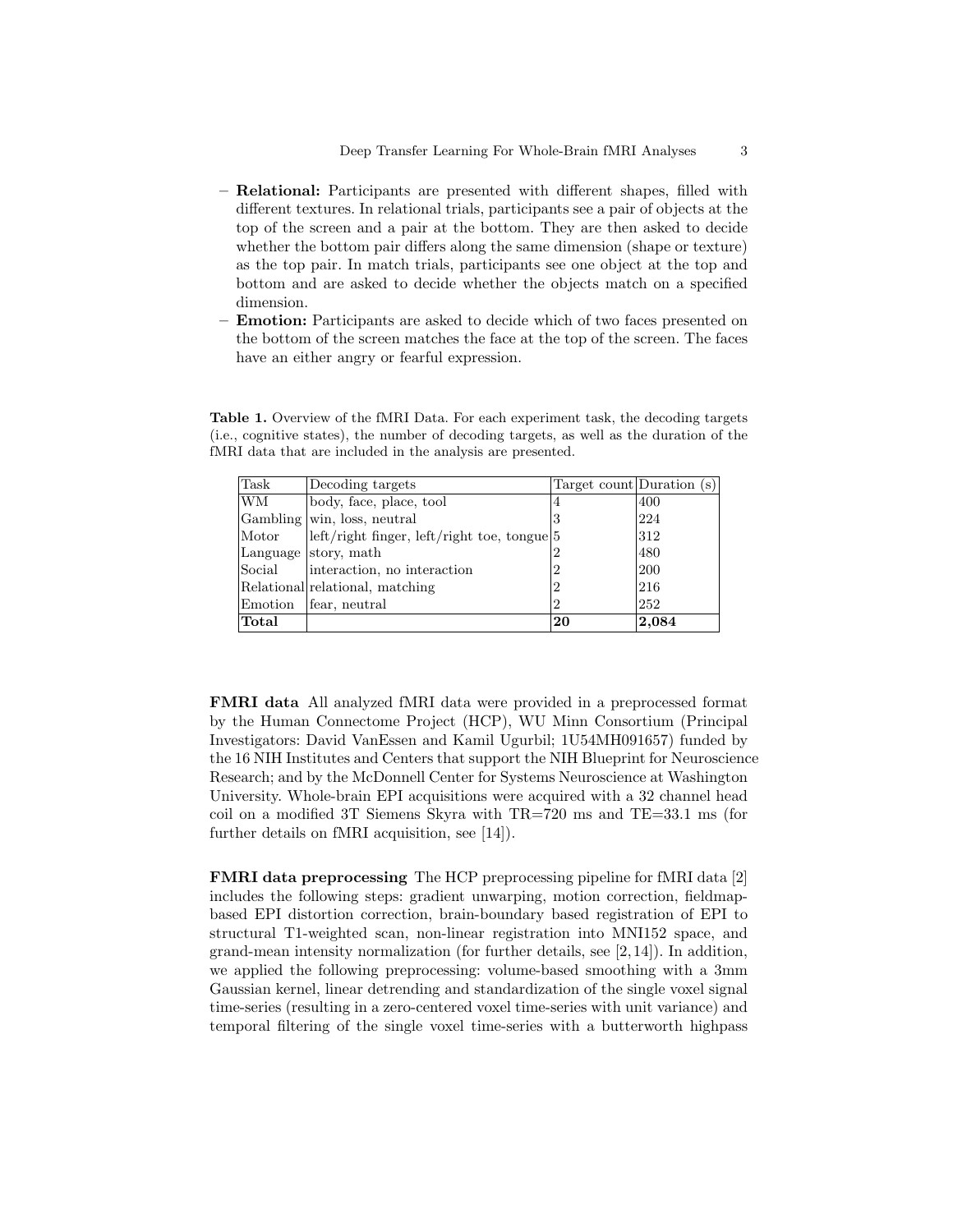#### 4 A. W. Thomas et al.



Fig. 1. Illustration of the DeepLight framework [13]. DeepLight first separates a wholebrain fMRI volume into a sequence of axial slices. Each axial slice is then processed by a convolutional feature extractor. The resulting sequence of higher-level axial slice representations is processed by a bi-directional LSTM unit, before a decoding prediction is made through a fully connected softmax output layer.

filter and a cutoff of 128s. We further excluded the first two TRs of every fMRI experiment block (for experiment details, see [1]) from all analyses, as we did not expect any task-related hemodynamic response within this time period. Each fMRI volume contained  $91 \times 109 \times 91$  voxels  $(X \times Y \times Z)$ .

Data splitting We further divided the fMRI data into a distinct pre-training and test dataset, by assigning the data of the working memory task to the test data and all other experiment tasks to the pre-training data.

# 2.2 DeepLight

DeepLight [13] consists of three distinct computational modules (see Fig. 1). Namely, a feature extractor, an LSTM unit and output layer. To decode a cognitive state, DeepLight first separates a whole-brain fMRI volume into a sequence of axial slices. These slices are then sequentially processed by a convoltional feature extractor. The feature extractor used here consists of the following 12 convolution layers [9]: conv3-16(1), conv3-16(1), conv3-16(2), conv3-16(1), conv3-  $32(2)$ , conv3-32 $(1)$ , conv3-32 $(2)$ . conv3-32 $(1)$ , conv3-64 $(2)$ , conv3-64 $(1)$ , conv3-64(2), conv3-64(1) (notation: conv(kernel size) - (number of kernels)(stride size). All convolution kernels were activated through a rectified linear unit function. This sequence of convolution layers resulted in a 768-dimensional representation of each axial volume slice. To integrate the information provided by the resulting sequence of higher-level slice representations into a higher-level representation of the observed whole-brain activity, DeepLight applies a bi-directional LSTM [4], containing two independent LSTM units. Each of the two LSTM units contains 64 neurons and iterates through the entire sequence of input slices, but in reverse order (one from bottom-to-top and the other from top-to-bottom). Lastly, to make a decoding decision, DeepLight applies a fully-connected softmax output layer, containing one output neuron per decoding target in the data.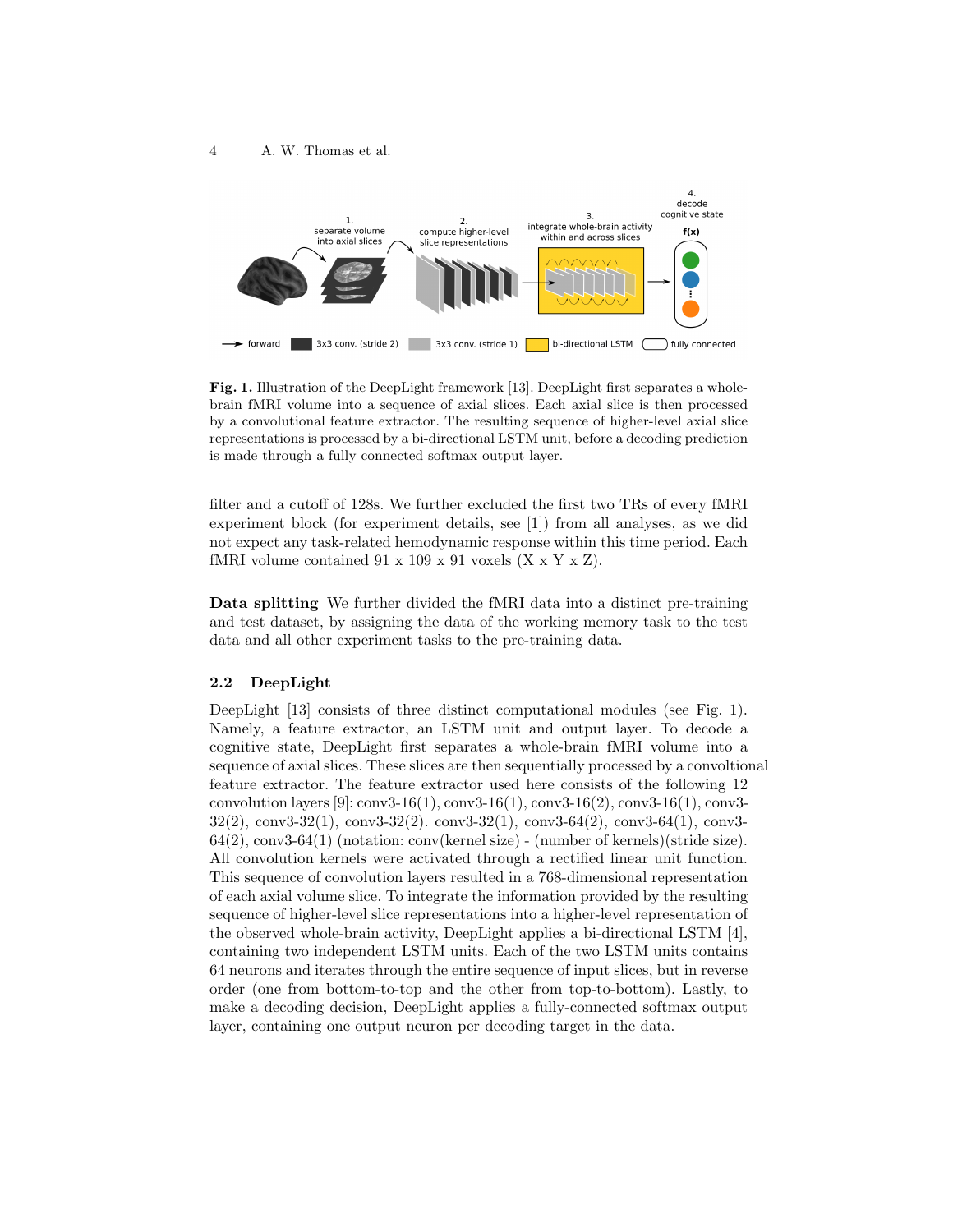

Fig. 2. DeepLight pre-training statistics. A-B: Mean decoding accuracy in the training (A) and validation (B) data, as a function of training epochs. C: Mean decoding accuracy in the validation data after 40 training epochs. Lines represent grand means, surrounded by standard error bands. Bar heights indicate grand means, while scatter points indicate subject means. Colors indicate tasks. Dashed lines indicate chance level.

Training All DeepLight variants that were used in this study were trained as follows (if not reported otherwise): We iteratively trained DeepLight through backpropagation, by the use of the ADAM optimization algorithm, as implemented in tensorflow 1.13. During parameter estimation, we applied dropout regularization to all network layers as follows: We set the dropout probability to 50 % for the LSTM unit and softmax output layer, For the convolution layers, however, we set the dropout probability to  $0\%$  for the first four convolution layers,  $20\%$  for the next four convolution layers, and 40% for the last four convolution layers (in line with [13]). We further used a learning rate of  $1e^{-4}$  and a batch size of 24 fMRI volumes. DeepLight's weights were initialized by the use of a normal-distributed random initialization scheme [3].

### 3 Results

#### 3.1 Pre-training data

The goal of the first analysis was to pre-train DeepLight on the data of the six tasks contained in the pre-training dataset (see Section 2.1). To this end, we divided the data within each task into a distinct training and validation dataset, by assigning the data of 300 randomly selected subjects to the training data and the data of the remaining 100 subjects to the validation data. During pretraining, DeepLight's output layer contained 16 neurons, one for each cognitive state of each task in the pre-training dataset (for an overview, see Table 1). Thereby, DeepLight has no knowledge of the underlying tasks and is able to identify an individual's cognitive state without knowing which task the individual performed. Overall, we trained DeepLight for a period of 40 epochs (Fig. 2). Each epoch was defined as an iteration over the entire training data.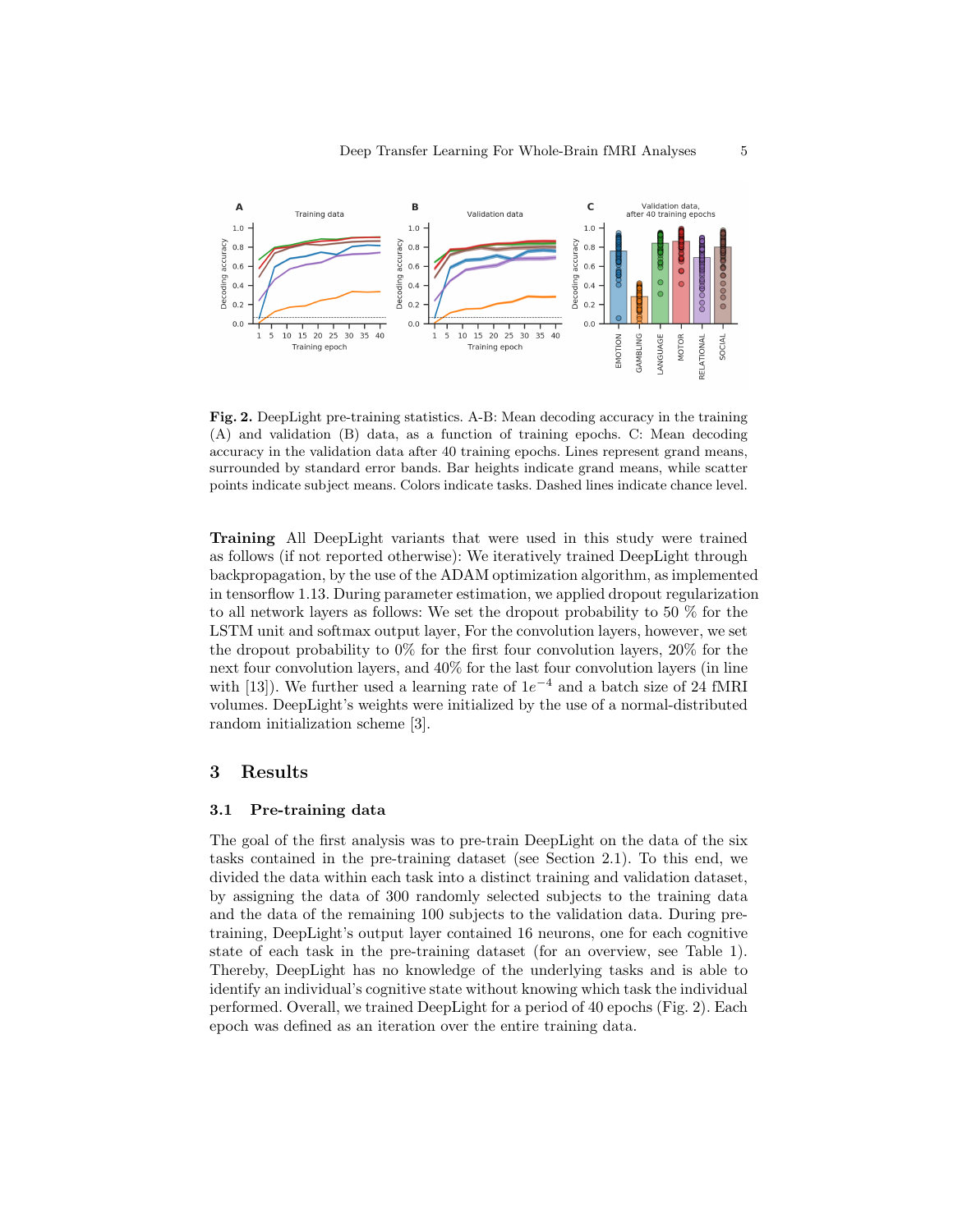

Fig. 3. Comparison of a "pre-trained" DeepLight variant with a "not pre-trained" variant that is trained entirely from scratch, when both are applied to subsets of 1%, 5%, 10%, 20%, 40%, 60%, and 100% of the full training dataset  $(N = 300)$  of the test task (the working memory task). A, B, D, E: Decoding accuracy as a function of training epochs in the training (A-B) and validation data (D-E). C, F: Difference in decoding accuracy between the pre-trained and not pre-trained DeepLight variant after 50 training epochs. Stars indicate a statistically meaningful difference in a t-test using Bonferroni adjusted alpha levels of 0.05/7. Colors indicate the fraction of training data that is used. Lines show grand means with standard error bands surrounding them. Bar heights indicate grand means. Scatter points indicate subject means.

After 40 training epochs, DeepLight achieved an average decoding accuracy of  $76.04\%$  in the training dataset (Fig. 2 A) and a decoding accuracy of  $70.55\%$ in the left-out validation data (Fig. 2 B, C). Interestingly, DeepLight's average decoding accuracy was between 70.00-86.12% for five out of the six tasks in the validation data, while the decoding accuracy for the sixth task (the gambling task) was only 28.18%. When excluding the data of the gambling task from the decoding analysis, DeepLight's average decoding accuracy increased to 84.56% in the training dataset and 79.02% in the validation data.

#### 3.2 Test data

The goal of the second analysis was to explore the benefits of transfer learning for the application of DL models to fMRI data. To this end, we compared the performance of the pre-trained DeepLight variant (see Section 3.1) to that of a variant that was trained entirely from scratch, when both are applied to the data of the left-out test task (the working memory task, see Section 2.1). We again divided the data of the test task into a separate training and validation dataset, by randomly assigning 300 distinct subjects to the training data and the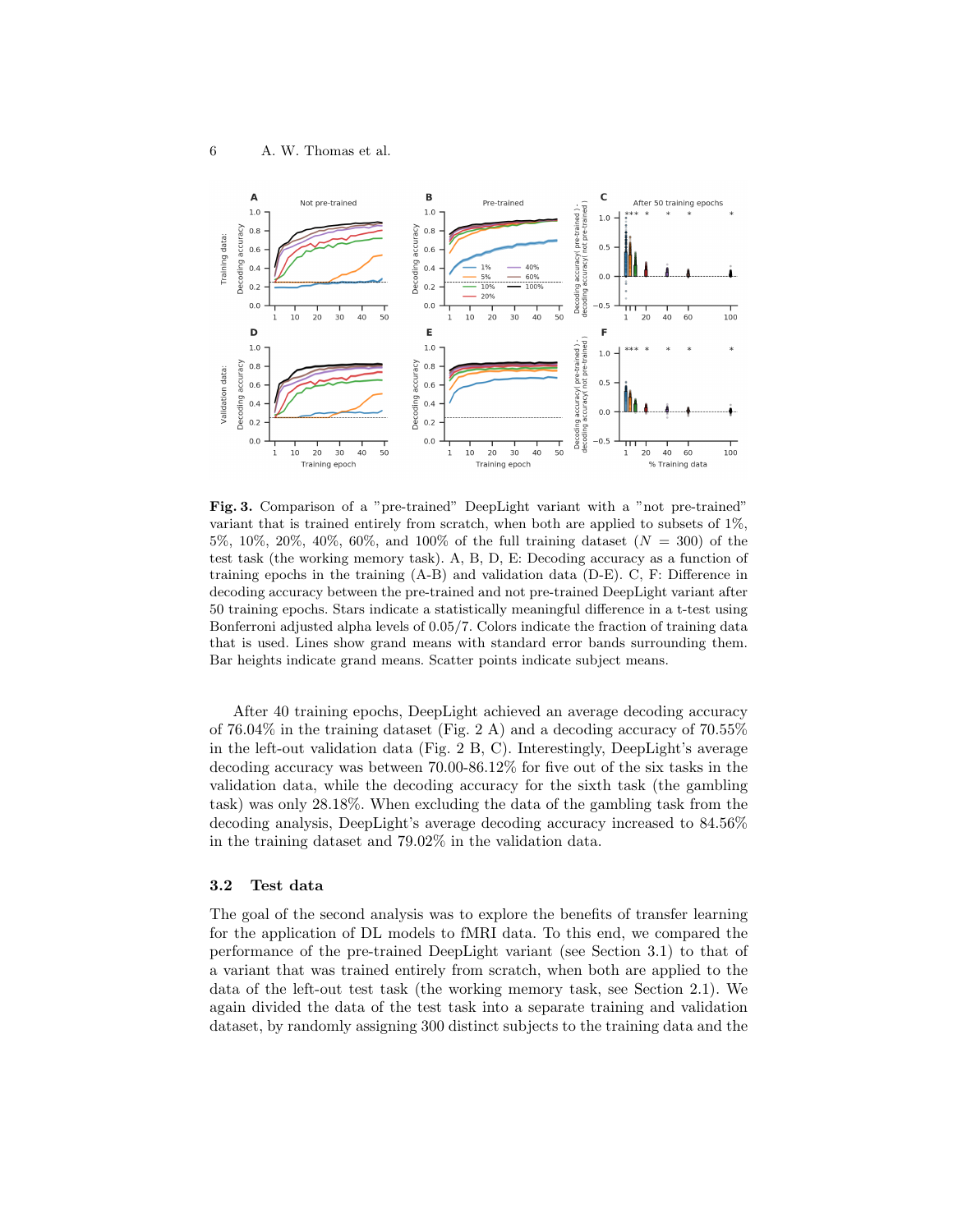remaining 100 to the validation data. We then trained a DeepLight variant with transfer learning, and one without, on the training data of the test task. The output layer of both variants was set to contain four neurons (one per decoding target in the working memory task, see Table 1). Otherwise, the architecture and training procedures (see Section 2.2) of both variants were identical.

The first variant ("not pre-trained") does not apply transfer learning and was trained entirely from scratch, with weights initialized according to the normal-distributed random initialization scheme [3]. After 50 training epochs, this variant achieved an average decoding accuracy of 88.57% in the training data of the test task (Fig. 3 A) and 81.91% in the validation data (Fig. 3 D). The second variant ("pre-trained") applies transfer learning and is based on the DeepLight variant that we previously trained on the pre-training dataset (see Section 2.1 and 3.1). Particularly, we initialized the parameters of all network layers, except for the output layer (Fig. 1), to those weights obtained by the pretrained DeepLight variant and only initialized the weights of the output layer according to the normal-distributed random initialization scheme [3]. After 50 training epochs, the pre-trained variant achieved an average decoding accuracy of 92.43% in the training data of the test task (Fig. 3 B) and 83.83% in the validation data (Fig. 3 E) and thereby performed meaningfully better in decoding the cognitive states from the validation data than the not pre-trained variant  $(t(99) = 8.42, p < 0.0001)$ , Fig. 3 F).

We were further interested in exploring how both DeepLight variants performed, when trained on smaller fractions of the original training dataset of the test task. Therefore, we repeatedly trained both variants on 1%, 5%, 10%, 20%, 40% and 60% of the full training dataset of the test task  $(N = 300)$ , while evaluating their performance on the full validation data of the test task  $(N = 100)$ . Overall, the pre-trained variant consistently achieved higher decoding accuracies in the training (Fig. 3 C) and validation (Fig. 3 F) data, and required less training time, when compared to the not pre-trained variant. Importantly, the pre-trained DeepLight variant already achieved an average decoding accuracy of 67.51% (Fig. 3 E) in the validation data, when being trained on only 1% of the training dataset (equal to the data of three subjects). The not pre-trained variant, on the other hand, achieved a decoding accuracy of only 32.49% (Fig. 3 D), when being trained on 1% of the training data and thereby performed meaningfully worse (the pre-trained DeepLight variant outperformed the not pre-trained variant by 35.02%  $(t(99) = 49.68, p < 0.0001)$ . Lastly, we also tested how much of the training data the pre-trained DeepLight variant requires to performs as well as (or better than) the not pre-trained variant that has been trained on the full training data. Interestingly, the pre-trained variant already achieved a meaningfully better decoding accuracy than the not pre-trained variant (which was trained on the full training dataset), when the pre-trained variant was trained on only 40% of the training data  $(t(99) = 2.82, p = 0.0057)$ .